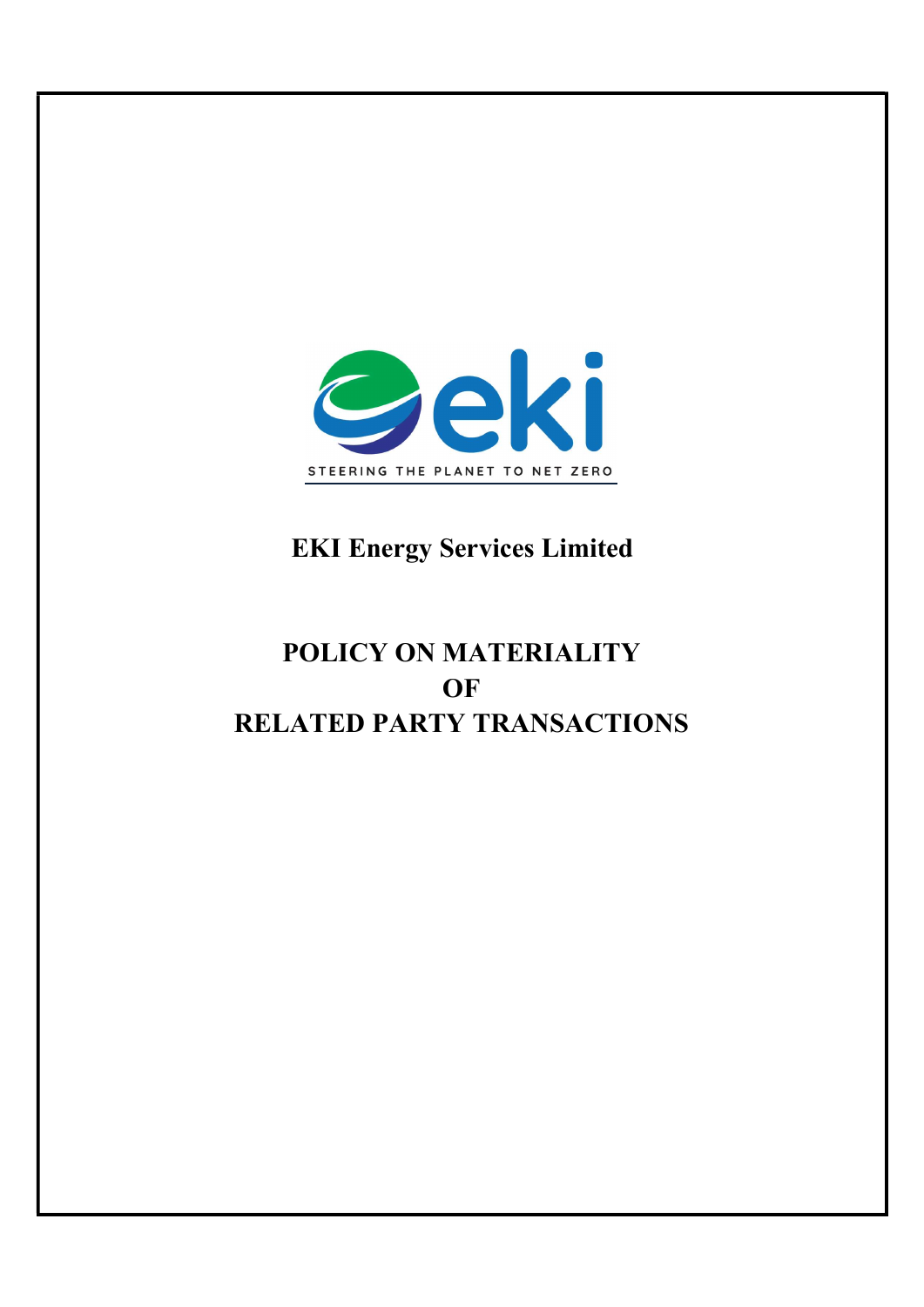| Approving Authority | Board of Directors of the Company                       |
|---------------------|---------------------------------------------------------|
| Version no.         |                                                         |
| Effective date      | November 28, 2020                                       |
| Review cycle        | As recommended by the Board of Directors of the Company |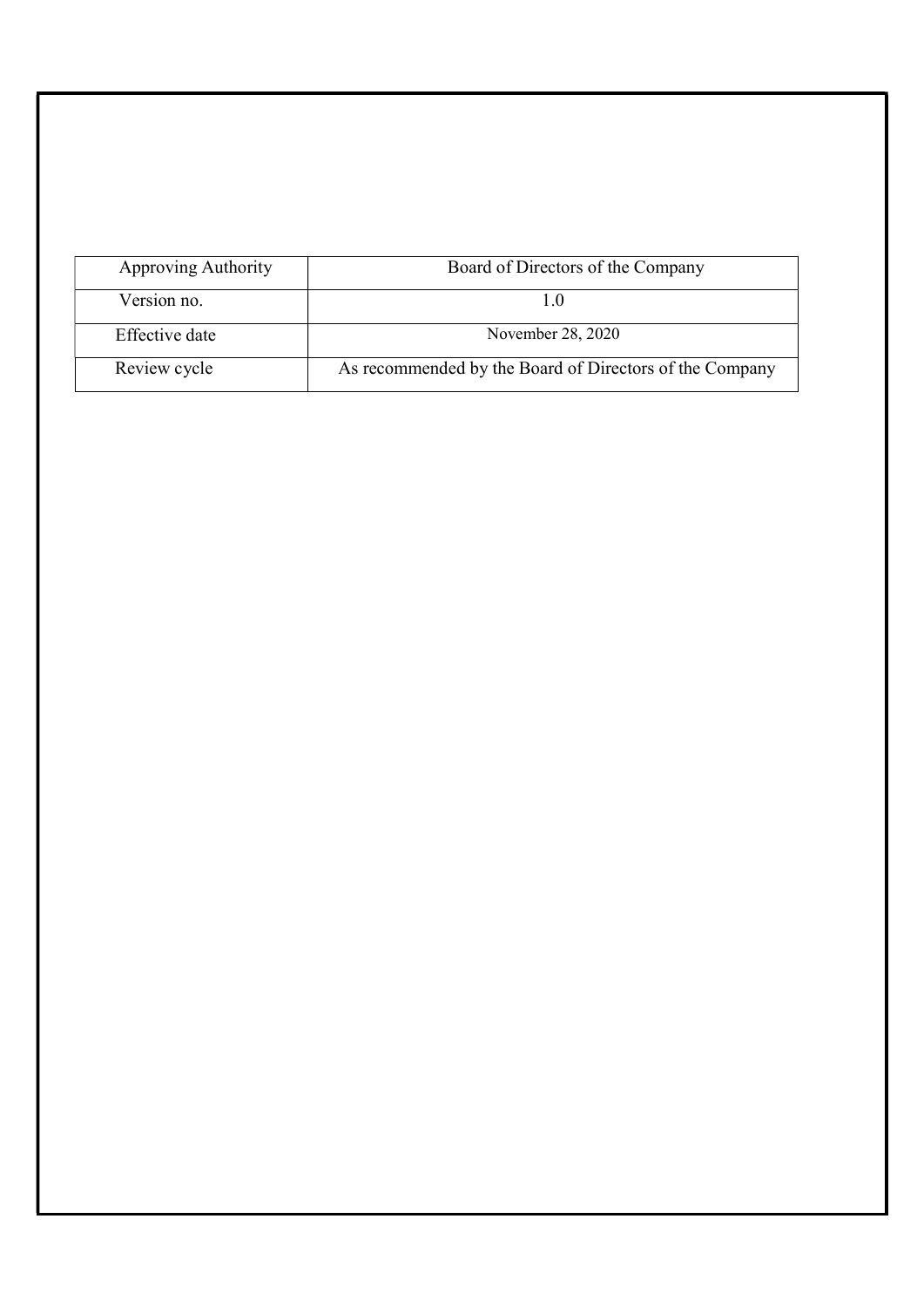## POLICY ON MATERIALITY OF RELATED PARTY TRANSACTIONS

### PREFACE

EKI Energy Services Limited has always been committed to good corporate governance practices, including in matters relating to Related Party Transactions. An endeavor is consistently made to have only arms' length transactions with Related Parties.

All Related Party Transactions (RPT), as that term is defined in this policy, shall be subject to review in accordance with the procedures set forth below. The Board has determined that the Audit Committee (the "Committee") is best suited to review all Related Party Transactions.

#### DEFINITIONS

A 'related party' is a person or entity that is related to the company. Parties / Entities are considered to be related if an entity shall be considered as related to the company if: (i) such entity is a related party under Section 2(76) of the Companies Act, 2013; or (ii) such entity is a related party under the applicable accounting standards.

Materiality of Related Party Transactions means a transaction with a related party shall be considered material if the transaction / transactions to be entered into individually or taken together with previous transactions during a financial year exceed ten percent of the annual turnover of the company as per the last audited financial statements of the company."

#### PROCEDURES

- 1. All Related Party Transactions (RPTs) of the company as prescribed under the Companies Act, 2013 and SEBI (Listing Obligations and Disclosure Requirements) regulation 2015 will be approved by the audit committee of the Board from time to time.
- 2. Each Director who is a Related Party with respect to a particular Related Party Transaction shall disclose all material information to the Committee concerning such Related Party Transaction and his or her interest in such transaction
- 3. Management shall present to the Audit Committee the following information, to the extent relevant, with respect to actual or potential Related Party Transactions:
	- a. A general description of the transaction(s), including the name of the related party and nature of relationship, duration of the contract and particulars of the contract or arrangement, maximum amount of transaction that can be entered into, the material terms and conditions.
	- b. The Related Party's interest in the transaction(s), including the Related Party's position or relationship with, or ownership of, any entity that is a party to or has an interest in the transaction(s).
	- c. The manner of determining the pricing and other commercial terms, the indicative base price / current contracted price and the formula for variation in the price if any.
	- d. any advance paid or received for the contract or arrangement, if any and the approximate value of the transaction(s) and the approximate value of the Related Party's interest in the transaction(s)
	- e. In the case of a lease or other transaction providing for periodic payments or installments, the